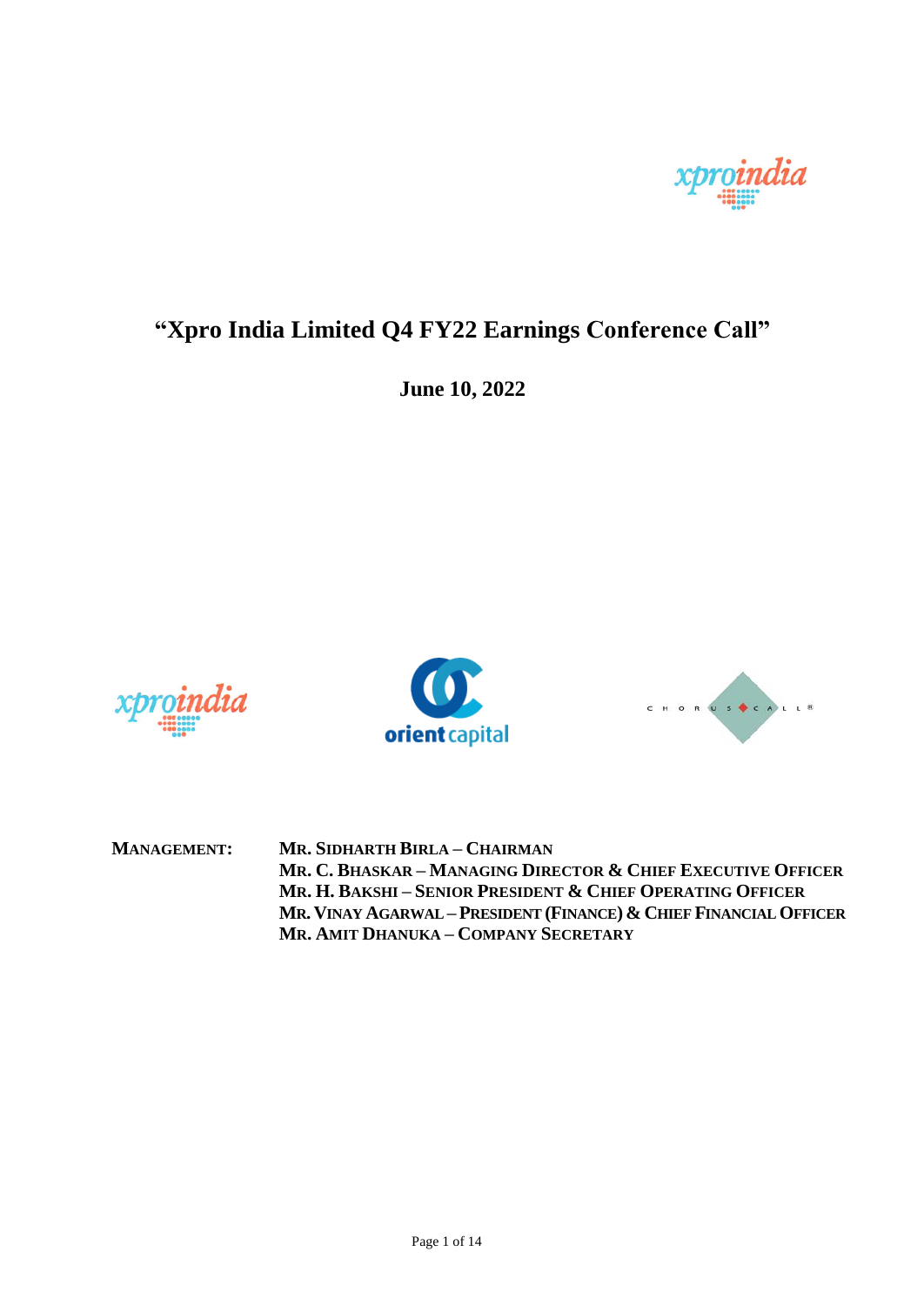

**Moderator:** Ladies and gentlemen, good day, and welcome to Xpro India Limited Q4 and FY22 Earnings Conference Call. This call may contain some of the forward-looking statements, which are completely based upon our beliefs, opinions, and expectations as of today. These statements are not the guarantees of future performance, and involve unforeseen risks and uncertainties. As a reminder, all participant lines will be in the listen only mode, and there will be an opportunity for you to ask questions after the presentation concludes. Should you need assistance during the conference call, please signal an operator by pressing "\*" then "0" on your touchtone phone. Please note that this conference is being recorded. And I'll hand the conference over to Mr. C. Bhaskar, Managing Director and CEO. Thank you, and over to you, Mr. Bhaskar.

**C. Bhaskar**: Thank you. Good afternoon, everyone. I trust you and your families are keeping safe and healthy. I extend a very warm welcome to all participants to this Q4 and FY22 Financial Results Discussion. I am C. Bhaskar – the Managing Director of Xpro India Limited. Today, on this call I have with me, Mr. Vinay Agarwal – Chief Financial Officer; Mr. Amit Dhanuka – Company Secretary; and Mr. H. Bakshi – who heads our Technical and is our Chief Operating Officer.

> I am particularly happy to have the attendance of our Chairman, Shri Sidharth Birla, who wishes to hear our interaction. Sir, thanks. Orient Capital, our Investor Relations partner is coordinating this session.

> As you are currently aware, this is the first time that we at Xpro India Limited are hosting an earnings conference call for our investment community, of course, with an intent of keeping our investors and analysts familiar with and updated about developments in our businesses. We have had opportunity to meet some of you at our annual general meetings or otherwise, but we are interacting with many of you for the first time. To my mind thus it would be worthwhile to dwell a bit on our company, and brief you also about the products we manufacture and their applications. I trust this will be helpful to all participants. I must state that all discussions here will be within boundaries reasonably imposed by the company's strategic and competitive position. Xpro India Limited is a diversified, multi divisional, multi locational company with an abiding commitment to polymers processing, and with strong governance standards in its management and operations. Established as a separate entity via a corporate demerger in 1998, the unit comprising Xpro India Limited has long been in existence, giving us over 37 years' experience in the extrusion and coextrusion fields. The company is a family led and professionally managed arm of India's largest and very reputed industrial house, the Birla family and currently has its manufacturing facilities in greater Noida, in Uttar Pradesh, Ranjangaon near Pune in Maharashtra, and Barjora near Durgapur in West Bengal. Before I dwell into the business segments, it's important for me to mention that Xpro India is not a packaging materials company, as is often presumed, but is a specialist manufacturer of polymer beads, films and sheets, servicing niche areas, with two business verticals, namely our Biax and our Coex divisions. To answer an oft asked question, the word Xpro, it symbolizes extrusion process. And likewise, our 2 verticals are named on the technical processes, they excel in Biax division being an acronym for biaxially oriented and the Coex division standing for the coextrusion process. The 2 divisions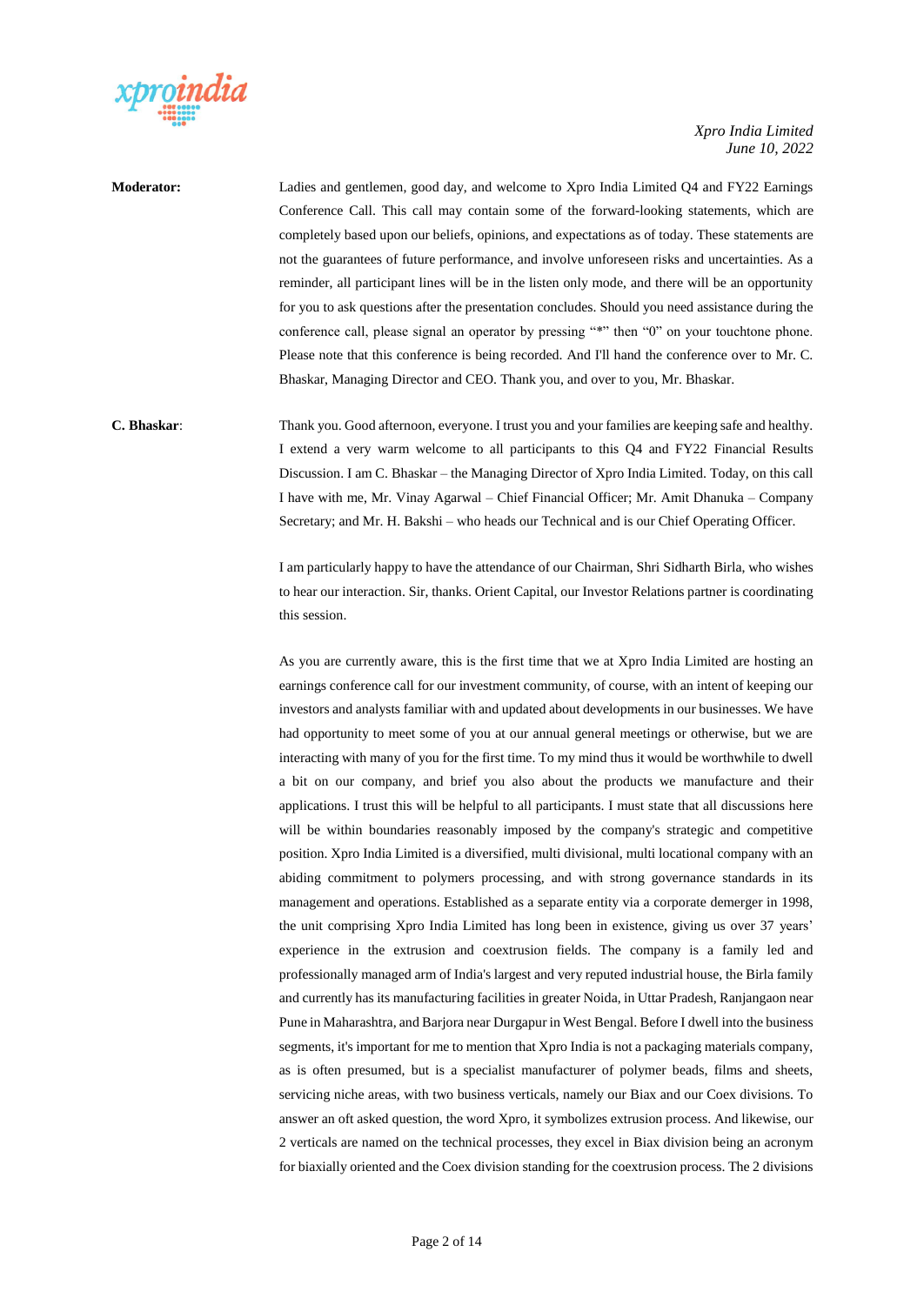

have built up special skills and competencies in the specialized field with coextrusion. With application in the manufacture of oriented films, multimedia plastic sheets, and multi layer cast plastic films. Thermoforming capabilities are supporting downstream processes for other films and sheets respectively. Our results for the financial year 2021-22 together with the quarterly results has already been uploaded on the stock exchange portal, and our annual reports have also been made available. I trust you have had an opportunity to go through these and our Investor deck and press release that we have uploaded on exchanges and on the company's website. I will now elaborate on each division in a little bit more detail. The Coex division. Our Coex division mainly manufactures coextruded sheets and liners for the consumer durables, basically the white goods industry. Our Coex manufacturing facilities are based in Greater Noida in UP and Ranjangaon in Maharashtra in strategic proximity to major refrigerator producing units. Within the Coex division, we also manufacture at Ranjangaon Speciality cast coextruded films, catering to the hygiene and auto industry. Very diverse industries. The Speciality films are tailor made for application in sanitary napkins, disposable diapers, adult incontinence products and in the tyre and tread industry.

**Moderator**: Ladies and gentlemen, please stay connected. Line for the management dropped. Participants please stay connected while we rejoin the management back to the call. Ladies and gentlemen, thank you for your patience. We have the line for the management reconnected. Sir, you may continue.

**C. Bhaskar**: Thank you. Sorry for that call drop. Over the years, this division has established itself as the leading supplier of coextruded sheets and liners to the refrigerator industry and has evolved into the dominant player highly respected, having painstakingly built a high market share in OEM supplies to the refrigerator industry. Our client base encompasses leading Indian and multinational companies. The Indian refrigerator industry itself has been growing consistently and has attracted many global players to set up manufacturing facilities in India, aimed at the domestic and export markets. With large Indian companies also entering this field, India is emerging as a hub for refrigerator manufacturing due to increasing localization, compulsions and levels. The PLI schemes of the government are expected to give this segment a further boost. The policy of encouraging domestic manufacturing and a changing customer preference and channel proliferation are also positive for this industry and thus for our company. Xpro is also looking to leverage the relationship with white good manufacturer to expand this product portfolio under the Coex segment. Coming to the Biax division, the Biax division manufactures dielectric capacitor films with a nominal annual capacity of 4,000 tons located at Barjora, West Bengal. We were and continue to be the only manufacturer of dielectric films in India, meeting about 30% to 33% of domestic needs with the entire balance being met through imports. Capacitors are an essential component in conceivably all areas of electrical application, electricity transmission, distribution, all types of electrical and electronic appliances and consumer goods, computers, cars, industrial equipment, electrical equipment, etc. We believe that with the changing landscape and increasing power consumption and expansion of all kinds of electrical and electronic goods, the demand for capacitors will automatically grow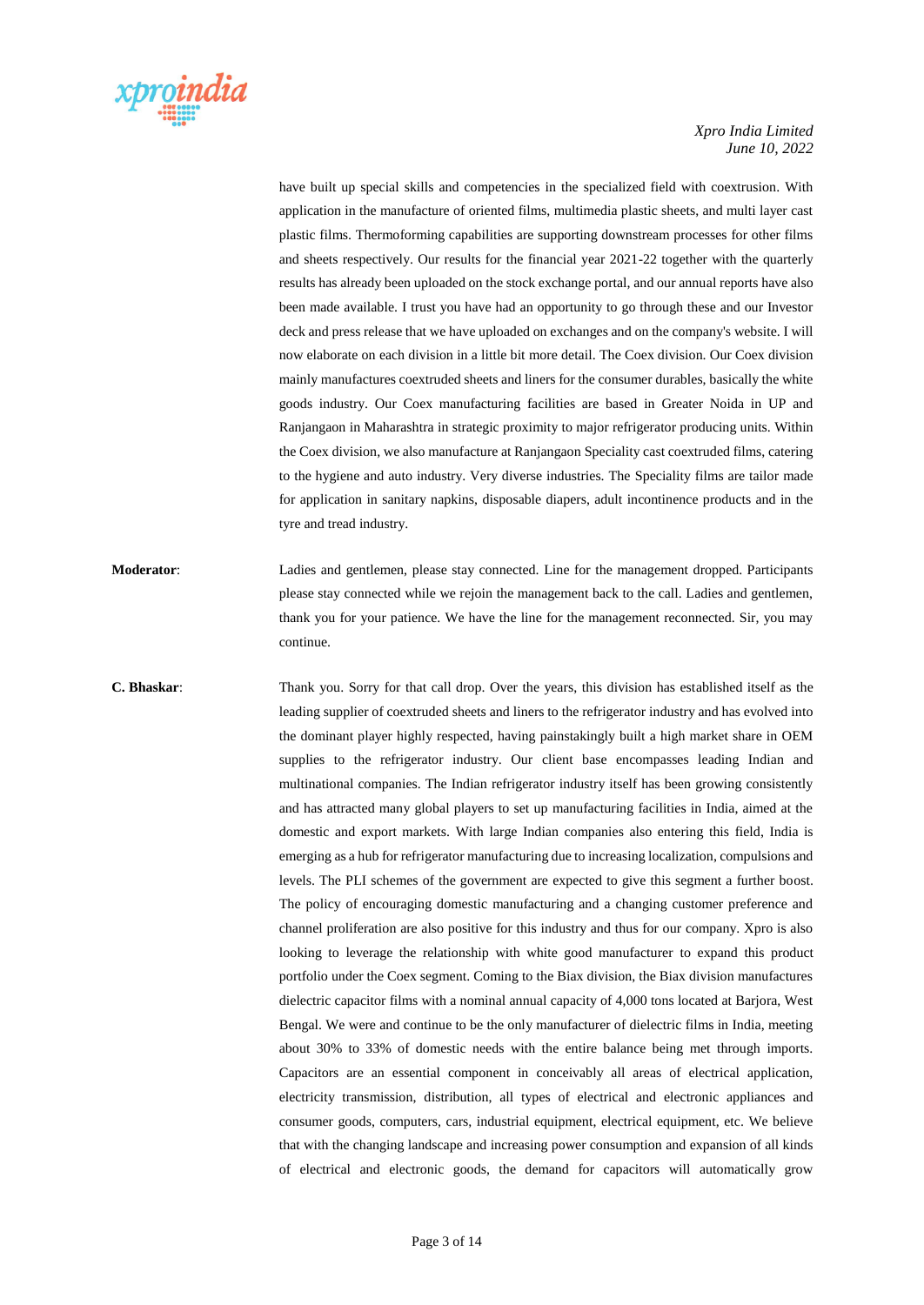

significantly, and the demand for the dielectric capacitor films should grow with it. We believe that it's a huge new opportunity in sunrise applications, particularly in the EV segment with multifold capacitor application in E-mobility, convenience and safety systems, including power control unit, inverter circuit, DC link power capacitors, sub systems, high intensity discharge xenon lamps, passive key entry systems, pressure monitoring systems, driver information and entertainment systems, climatization, airbag, braking systems, etc. And we are confident that the company has positioned itself to grab the emerging opportunity arising from the above changes. A further impetus from PLI schemes and import restrictions for the component ecosystem would enhance the market in this segment. India is evolving as a base for component manufacture for global markets and capacitors would be one of the early components in this segment. Besides this, Xpro exports to established customers in the developed markets. It will be interesting to understand that in any capacitor, an average of between 50% to 60% of their total cost breakup is the dielectric film that we would be supplying. So, you can see that we are critical to the capacitors existence. To address rising demand, our company has announced its intention to pursue material expansion of capacity by adding new manufacturing lines that dielectric and other technical grades of biaxially oriented PT films. The first phase of expansion would double the capacity at our existing facility in Barjora, West Bengal to be followed by a second phase either in Barjora or another appropriate location. This initiative would help us consolidate the company's domestic first mover advantage in this high tech segment and the position as a quality value add producer so as to achieve a globally worthy standing in supplying state of the art dielectric film products and intelligent solutions. Our technical expertise supported by excellent in-house R&D facility enables regular successful development of new range of films for specialized industrial applications. I would like to repeat that Xpro has the first mover advantage in the manufacture of dielectric capacitor films in the country. I would also add that around the time our operations first started, the government had been nurturing the electronics industry and thus reduce duties on imported dielectric films to almost negligible or zero. We were hit by a classic inverted duty structure where our potential customers could import dielectric films free of duty while we paid full import duties on our raw materials, and then competed against the zero duty imports. It took much time and effort for the government to address the issue, but then they did. And that's when Xpro India's inherent competitiveness could be brought into play. Before 2016-17 when this change happened, one could see the stressors reflected in our historic P&L accounts. Today, the playing field is far more level and we are strong competitors on merit. On the export front, the company is already exporting dielectric and specialized films to advanced and developed markets like the USA and Germany, which are markets with rigorous technical requirement. There are only a few manufacturers of thin dielectric films globally with capability to deliver superior product quality. Our products are well recognized, well accepted and approved by many customers globally. With the expansion of capacity, the company would be in a position to cater to the global markets, and the company is looking to target global markets with value added products. Incidentally, sheets for refrigerator applications and cast coextruded films are also exported to neighboring countries.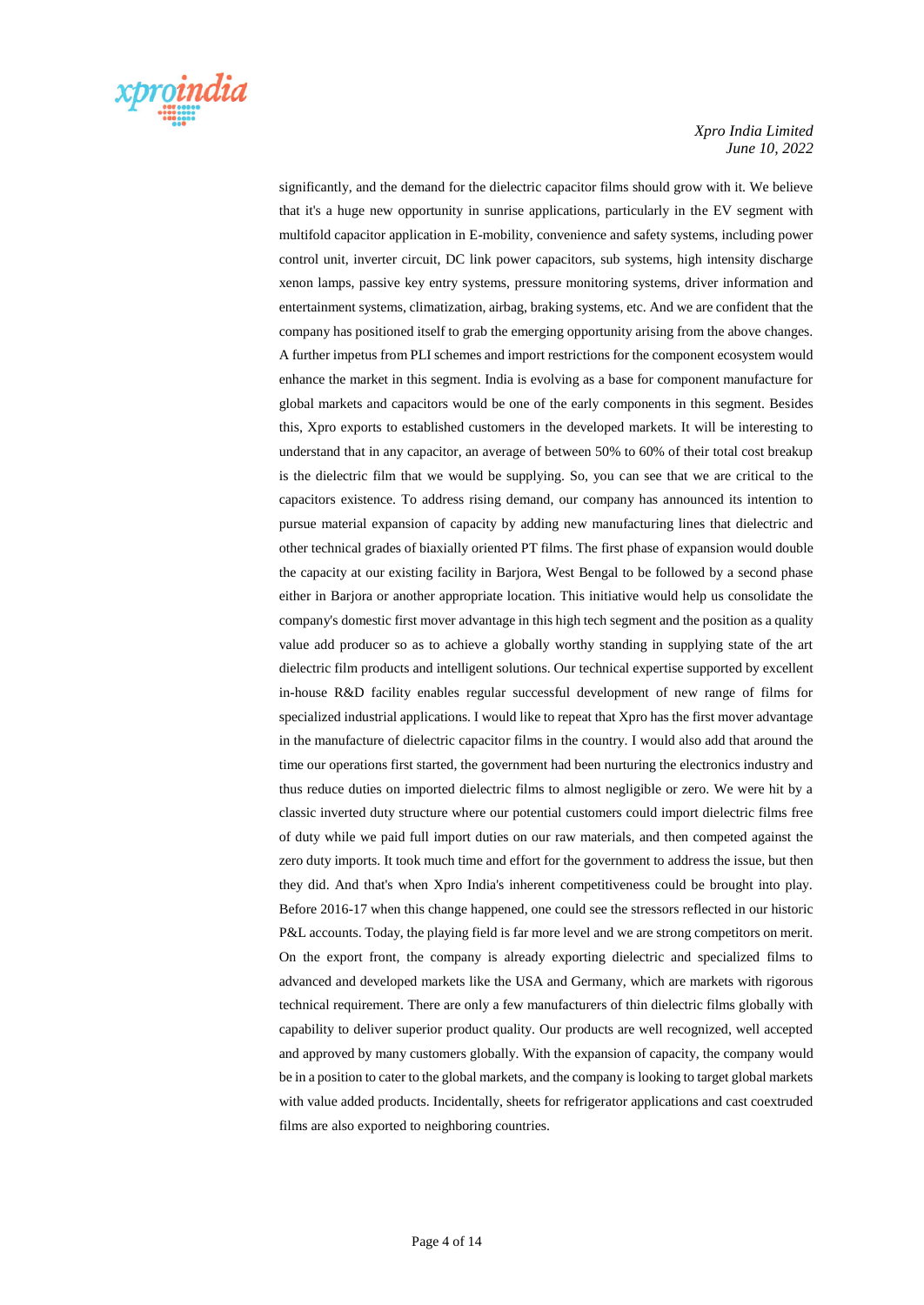

 **Turning now to the fourth quarter performance**, the consolidated revenues for the quarter stood at Rs. 143 crore versus Rs. 148 crore in Q4 FY21, registering a prima facie degrowth of 3.2% on a Y-on-Y basis. It is important however to appreciate that our product mix is diverse and dynamic and therefore a simplistic view on the rupee value alone does not always reflect the volume of activity. Raw material increases during the quarter could generally be recovered through our pass through strategy coupled with an improved product customer mix and a value addition focused strategy, overall margins could be scaled up.

 **Biax division** reported a revenue growth of about 24% in Q4 compared to Q4 FY21. We continue to see sustained demand for Xpro Biax Dielectric films with our market share remaining over 30% with the balance being met by imports.

 **Coex division** markets moderated somewhat in Q4 due to commodity price increases and shortages resulting from geopolitical considerations and the lockdowns in China, which pushed up consumer durable prices. This also reflected in the slight lull in consumer durable markets in mid February and March at 2022 even as the markets were reviving from the Omicron impact. Coex division revenue in the quarter was down by 12% Y-on-Y reflecting this scenario.

 **Exports** during the quarter registered a significant growth of 70% and stood at a little over Rs. 5 crore against Rs. 3 crore in the corresponding quarter in the previous year. The consolidated EBITDA for Q4 FY22 at Rs. 17.2 crore was slightly higher than the EBITDA in Q4 FY2021, which stood at Rs. 17.5 crore translating into a higher EBITDA margin for Q4 '22 at 12.1% compared to the corresponding previous quarter of 11.9%. Profit after tax for the quarter stood at Rs. 17.5 crore versus Rs. 9.6 crore in Q4 FY21. PAT margins for the quarter were at 12.2%.

 **Now considering the full year FY22 performance**. FY22 consolidated revenue stood Rs. 471.7 crore against Rs. 373.4 crore in the previous year, registering a Y-on-Y growth of 26.3%. Revenues from the Biax segment grew 42.6% to a little over Rs. 129 crore. Revenues from the Coex segment increased about 18% to Rs. 334 crore. Revenues from export increased to almost 2.5 times from Rs. 9.5 crore in FY21 to Rs. 22.6 crore in FY22. EBITDA saw a growth of 58.4% Y-on-Y and stood at 63.8 crore. Our EBITDA margin for FY22 was 13.5% compared to 10.8% in the previous year. Profit after tax stood at Rs. 44.9 crore versus Rs. 8.4 crore in FY21. PAT margins on FY22 was 9.5% as compared to 2.2% in the previous year. Debt reduction including prepayment during the year was 45.8 crore. For FY22, the net debt to equity stood at 0.4 and delivered a healthy ROE of 34.3% and a return on capital employed of 32.5%. The Board has recommended a divided of Rs. 2 per equity share and also recommended issue of bonus equity shares in the ratio of 1:2. Record dates as required have been announced. With this, I open the floor for question and answers. Thank you very much.

**Moderator:** We will now begin the question and answer session. First question is from the line of Sahil Sharma from SS Capital Services. Please go ahead.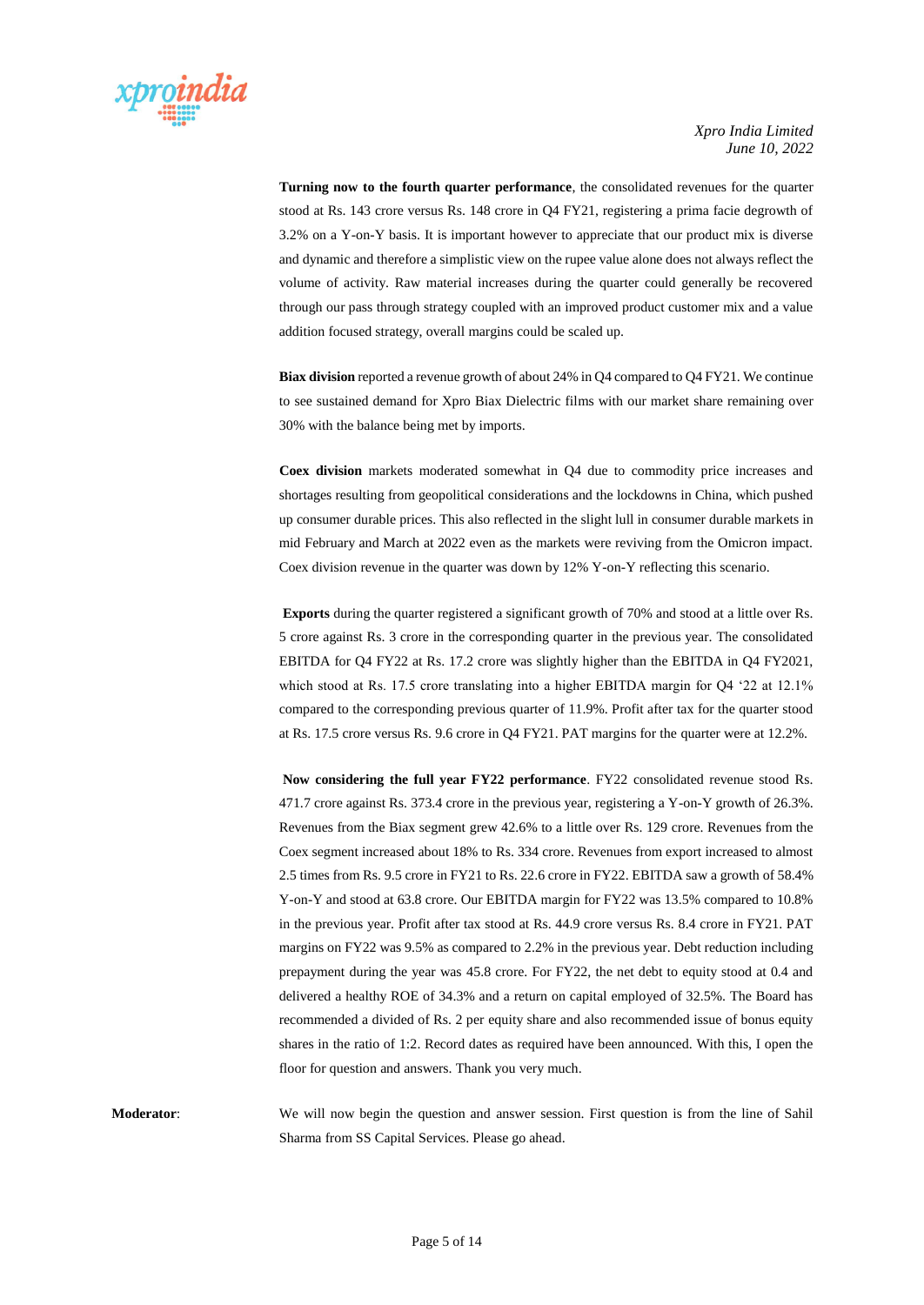

## **Sahil Sharma:** Given that there are many players in these coextruded and biaxial divisions in India, we wanted to understand sort of the competitive intensity and how it is that we have managed to be the first dielectric film manufacturer in India and why competition has not been able to catch up with us? For example, from what we know, Jindal Poly has been sort of trying to work on this I think in 2018. They have announced that they were trying to work on it. And what are the barriers to entry here? Why can't our competitors also set up these dielectric film units?

**C. Bhaskar**: Very, very relevant, very interesting question. And the competitive barriers and the competitive landscape is very different for the 2 businesses, so I will take them separately. In the first instance considering the Biax division, while there are manufacturers in India, they are all manufacturers of packaging grade BOPP film. Now fundamentally packaging grade BOPP films and dielectric capacity of BOPP films except for the similarity in the main BOPP and many loosely the technical process adopted are not really one and the same. The equipment is different, the raw material processes are different, the process parameters are different, so they're not really comparable. The thicknesses are different, the handling systems are different, the typical capacity sizes are different. And really speaking there is no direct linkage between a line that produces BOPP packaging film and a line that produces BOPP for capacitor application. So, that is your first point. And when I say this, I include things like the atmosphere in the plant, the equipment process, the way the materials are handled, every element is really speaking different. So, are the raw materials. Now, when you say polypropylene, it's a very, very broad term. And it covers a number of materials, which have very, very different properties, very, very different forcing, very, very different even manufacturing, even the day polypropylene is manufactured is different for certain applications, the polymerization process itself. Now, the barriers to entry are really speaking many. Of course, one of the major barriers is capital, which was not an issue for some of the people or for the people who remain, but very important are the skills, the technology, the process, the knowhow, the recipes, and importantly, an appropriate consolidation of each of these elements. Equally important also is the fact that the equipment needs to be specially designed, there are many technical parameters into it, which is not the right place to go into, but there are many technical parameters which are different. So, you will really see that the lines are different. So, there are extreme barriers to entry. Another important barrier to entry is the time it takes to introduce and launch a successful capacitor film for various applications. There are very, very few manufacturers in the world who have been able to really establish themselves over the years. And I'm happy to say that Xpro itself is probably among the top 5 in the world in the development and application of this field. Now, coming to the Coex application, the barriers there are different. The important issue in that business is the linkages that one has built up with the customers over time, through development of special products for them, processing of different materials to different specifications for them, and delivering products with a very, very high success rate and a very, very low rejection rate. I think these are important parameters. And we have built relationships with the white goods industry over time, which have actually stood the test of time and we have a significant market share in that area too. But I would also like to emphasize Sahil that really speaking the 2 businesses are different, the competitive strengths and advantages are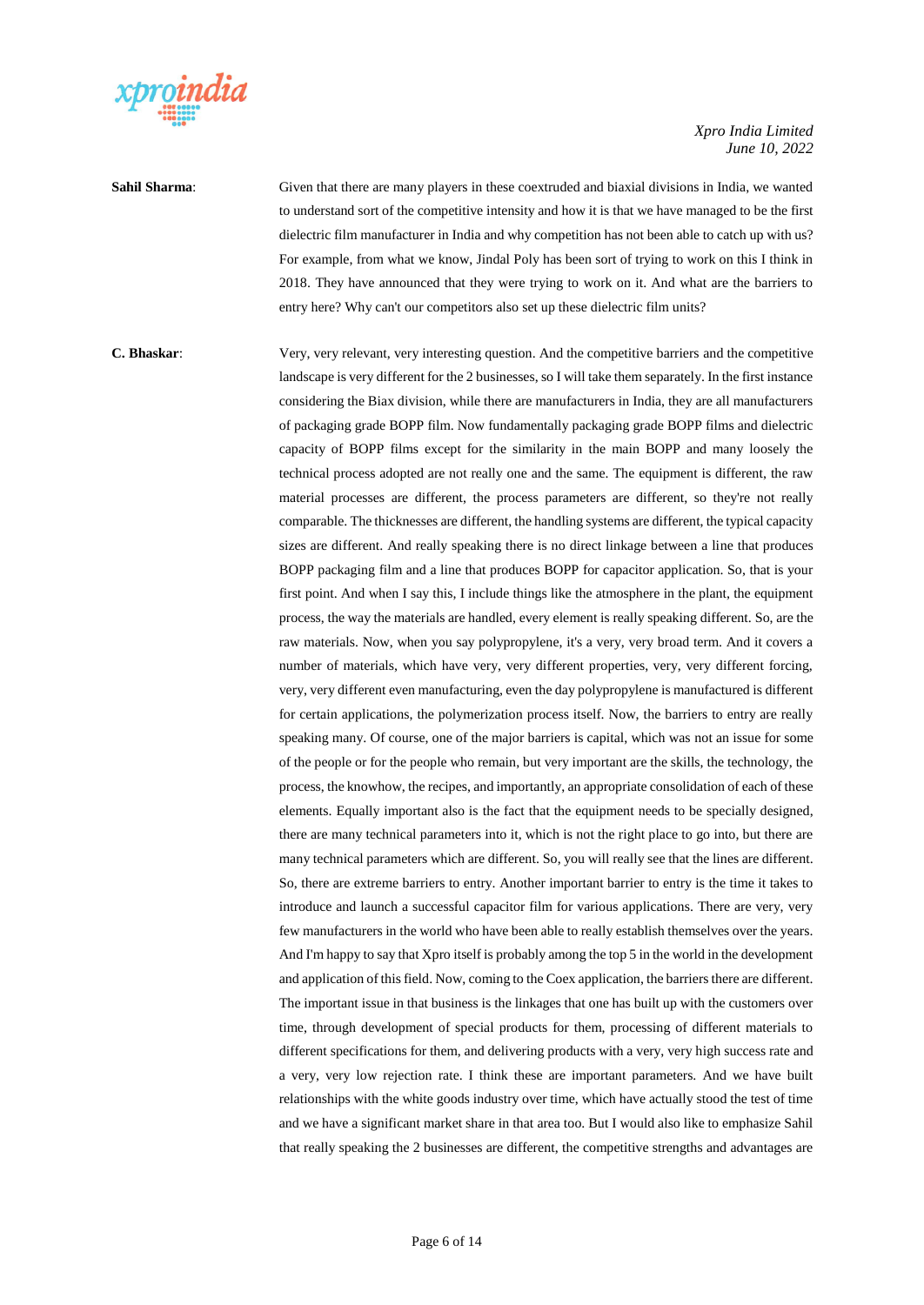

different, they are broadly linked only by the fact that both are coextrusion processes. Does that sort of answer your question?

**Sahil Sharma:** Sir, could you give some very rough idea about for example, specifically, since you mentioned the auto industry, we know that this IATF certification that is required itself takes a lot of effort. What I'm trying to understand is how much time does it take to develop these kind of supply chains where we have to become a part of some capacitor maker, which can then be provided to OEMs for their battery management system or motor control unit. What is the kind of lead time or development time, testing time that is required? That is for us to understand how easy or hard it is for any competitor to develop this film in the future.

**C. Bhaskar**: To develop this film, to make it acceptable particularly for rigorous application takes months, in fact, years. We have the advantage that we started developing these products years ago actually on a converted line where we could do the bottom end of the capacitor business and have over time improved ourselves. The testing application approval time takes long because A, the film has to be developed. It goes through very rigorous testing, often disruptive testing which is time consuming. Once the capacitor manufacturer approves the film, the capacitor itself has to go on to the end user automotive industry or whichever where there's a rigorous application and undergoes another time consuming process. So, yes, you're right, it takes very long and this is a significant barrier, it could take a couple of years, often times more. You must also remember that these are commercial producers who are not too amenable to stopping their production runs to take run for trials. So, a trial itself becomes a low priority even for the customer itself, adding to the time.

**Moderator:** The next question is from the line of Hemanshu Parmar, individual investor. Please go ahead.

- **Hemanshu Parmar**: So, this material capacity expansion that we are doing in the dielectric capacitor films. So, I suppose it takes around 2 to 4 years that is what is mentioned in the annual report. So, has the process started yet? Because it doesn't seem to be reflected in our capital WIP. And what is the total CAPEX outlay and how it will be funded?
- **C. Bhaskar**: Let me answer this question in a little bit of depth as to what our intent is. We had already announced our intent to pursue material expansion of capacity. We must follow that intent with action. Now, just 2 weeks ago, we had outlined in our annual report, the practical timeline and that there has been no occasion so far to revise this. At our end, effective steps towards the implementation are identified including layout, site preparation, some advanced payments and physical work will also begin soon right after the monsoon season. Management is fully aligned in trying to compact the schedules to the optimum level possible in an overall global circumstance. Now, as we had already said, we are intending to add manufacturing line for dielectric and other technical grades in phases. The first phase would double capacity at Barjora followed by a second phase either at Barjora or another location. Yes, and totally this will span between 2 to 4 years, fundamentally because of long equipment delivery period.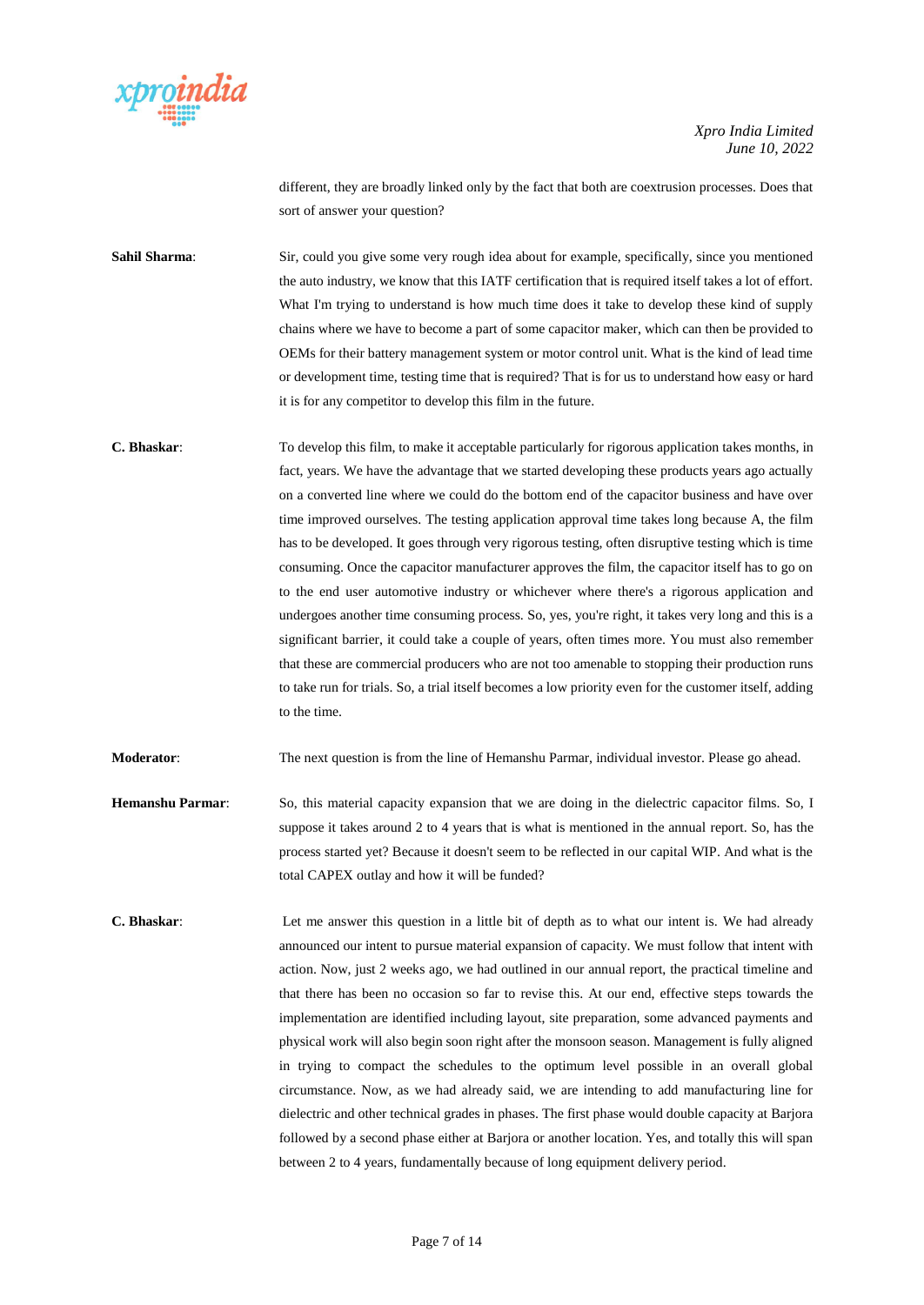

| Hemanshu Parmar:  | So, the double capacity expansion, maybe it will be reflected in our numbers in FY25-26. Is my<br>understanding correct?                                                                                                                                                                                                                                                                                                                                                                                                                                                                                        |
|-------------------|-----------------------------------------------------------------------------------------------------------------------------------------------------------------------------------------------------------------------------------------------------------------------------------------------------------------------------------------------------------------------------------------------------------------------------------------------------------------------------------------------------------------------------------------------------------------------------------------------------------------|
| C. Bhaskar:       | As we've said, it's 2 to 4 from when we made the announcement for 2 lines in stages.                                                                                                                                                                                                                                                                                                                                                                                                                                                                                                                            |
| Hemanshu Parmar:  | I just doubt with respect with what is the EBITDA margins for this 2 divisions, if you could just<br>highlight for FY22, Biax and Coex.                                                                                                                                                                                                                                                                                                                                                                                                                                                                         |
| C. Bhaskar:       | The Capexs for the 2 business are very different. Now the CAPEX is high in the case of the<br>dielectric films business and the CAPEX is lower in the case of the Coex business. Therefore the<br>EBITDA margins sort of reflect that. The EBITDA margins for the Biax division are far higher<br>than what they are for the Coex division. Perhaps from a competitive and a market view point,<br>it may not be correct for me to dwell onto that breakup in a call of this nature. But suffice it to<br>say that the margins are working towards our ROCE targets. So, this should not be a concern.          |
| <b>Moderator:</b> | The next question is from the line of Suraj Nawandhar from Sampada Investments. Please go<br>ahead.                                                                                                                                                                                                                                                                                                                                                                                                                                                                                                             |
| Suraj Nawandhar:  | Sir, what is your current capacity utilization levels in both the divisions?                                                                                                                                                                                                                                                                                                                                                                                                                                                                                                                                    |
| C. Bhaskar:       | It's again a little tricky question in the Coex division, but first let me answer the Biax division.<br>In the Biax division, our capacity utilization is 100% plus. Now, we are sharpening our abilities<br>through whatever rationalization we can do and whatever tweaking we can do to tweak out some<br>more output. So, time wise, we had actually hit capacity utilization of 100% even in the previous<br>year. Last year, scaled through tweaking and through some balancing changes at our end, we<br>were able to produce 15% more, but the capacity utilization is 100%. So, I mean when I say that |

it means that whatever we can churn out extra is through intelligence and not through sheer machine capability. Now, if I take the Coex, it's a little tricky, because the Coex business by definition is subject to seasonal variances. I mean, you can imagine that refrigerators like ACs would sell more in certain seasons, less in certain seasons. And nowadays, with the refrigerator industry producing to immediate market demand, you will find that the production also has ups and downs through the year, fundamentally representing the seasonal variances. Now therefore and since we supply only for their direct usage, we are also subject to seasonal variances. But what does this mean? This means that we must have capacity to meet the peak requirement, so our built up capacity is to peak capacity, to peak requirement. And therefore if on an annual basis, we achieve something like 70%, 75%, I think we would have achieved 100% realistic capacity utilization. Besides this, the capacity of these kinds of lines depends on the thicknesses of the materials you produce. If we were to produce, for example, only bodies for a refrigerator, which is thicker than the door, the liner, you would see that we could produce much more, but you can't have a fridge with only a body and no door. So, since we have to supply in pairs, in sets, there is an automatic extrusion capability linkage because when you produce thinner, you

Page 8 of 14

produce less by weight. Does that answer your question?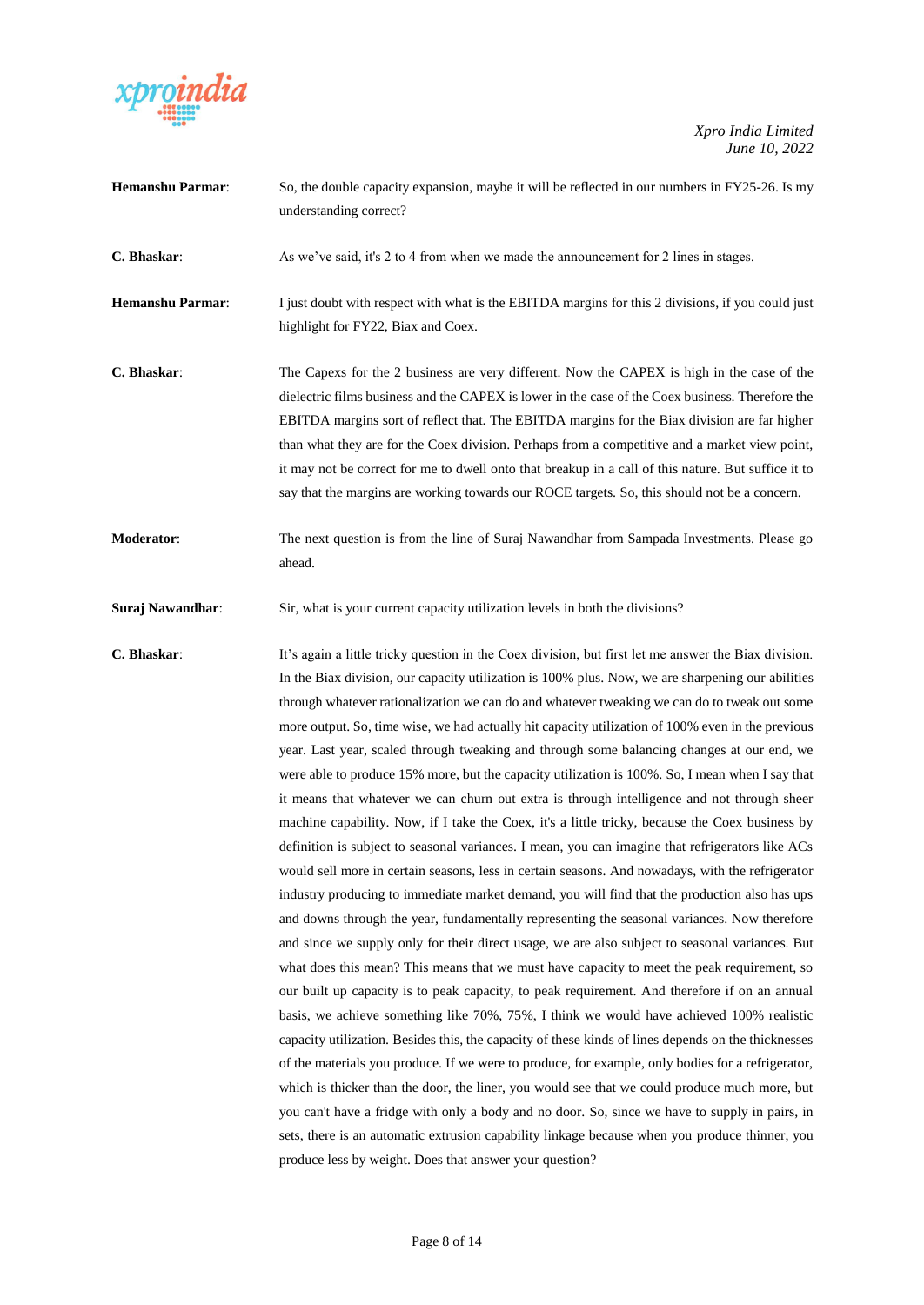

| Suraj Nawandhar: | Yes, sir. And sir, going forward, are we going to only focus more on Biax division or are we<br>planning CAPEX for Coex division as well?                                                                                                                                                                                                                                                                                                                                                                                                                                                     |
|------------------|-----------------------------------------------------------------------------------------------------------------------------------------------------------------------------------------------------------------------------------------------------------------------------------------------------------------------------------------------------------------------------------------------------------------------------------------------------------------------------------------------------------------------------------------------------------------------------------------------|
| C. Bhaskar:      | We would certainly be focusing on both divisions. Everybody is talking more about the Biax<br>expansion simply because it's more capital intensive. Routine expansions happen almost every<br>year in the Coex division too. In the last 2 years, they were restricted simply because of the<br>COVID situation. But I think with the industry coming back to norm, we should very soon be<br>working on expansion at Coex division also. And we will certainly come to you when we have<br>concrete plan there in place and we will share the information.                                   |
| Suraj Nawandhar: | Sir, if I look at the revenue share of Biax division for last financial year, it reached Rs. 129 crore.<br>It is roughly around 27%, 28%. So, is there any target that we have set that how much percentage<br>of share should be from like 50:50 is our target 2 years down the line. Or is there any target that<br>we have set individual divisions?                                                                                                                                                                                                                                       |
| C. Bhaskar:      | We have already announced that we intend to add 2 more lines, right? Now if I add 2 more lines,<br>you will see that when 2 massive lines come in, they actually give quantum jumps in turnover.<br>So, even assuming that the same level, you will find within 4 to 5 years the turnover from the<br>Biax division will triple, whereas the Coex division turnover would go at a more reasonable<br>growth rate keeping in line with the growth in industry. So, you would see, yes, perhaps you're<br>not very far off the mark, when you say that we would like to see them both at 50:50. |
| Suraj Nawandhar: | And just one last question, sir. Sir, our raw material is crude derivative. Is it crude derivative,<br>our raw materials?                                                                                                                                                                                                                                                                                                                                                                                                                                                                     |
| C. Bhaskar:      | Yes. All polymers are ultimately petroleum derivatives. So, yes, whether it's our Coex division<br>or our Biax division, our primary raw materials are petro products.                                                                                                                                                                                                                                                                                                                                                                                                                        |
| Suraj Nawandhar: | So, how are we tackling the margin pressure because of the higher crude price?                                                                                                                                                                                                                                                                                                                                                                                                                                                                                                                |
| C. Bhaskar:      | Your question is most valid. In the plastics process business, polymers business, it is the volatility<br>in pricing, which is the most critical. Now we being an industrial producer in both our divisions<br>have actually adopted a pass through pricing policy. So, barring minor time differences in<br>implementing price changes, we are insulated because of our pass through policies.                                                                                                                                                                                               |
| Suraj Nawandhar: | So, you're not expecting any margin pressures?                                                                                                                                                                                                                                                                                                                                                                                                                                                                                                                                                |
| C. Bhaskar:      | Well, there are certainly margin pressures, but they're transferred on to the customer and our<br>customer will transfer it on to his customers. So, certainly, if prices go roof high, somebody is<br>going to hurt finally, the end customer will certainly pay the bill sometime, right?                                                                                                                                                                                                                                                                                                   |
| Suraj Nawandhar: | How much is the lag while passing it on to our customers?                                                                                                                                                                                                                                                                                                                                                                                                                                                                                                                                     |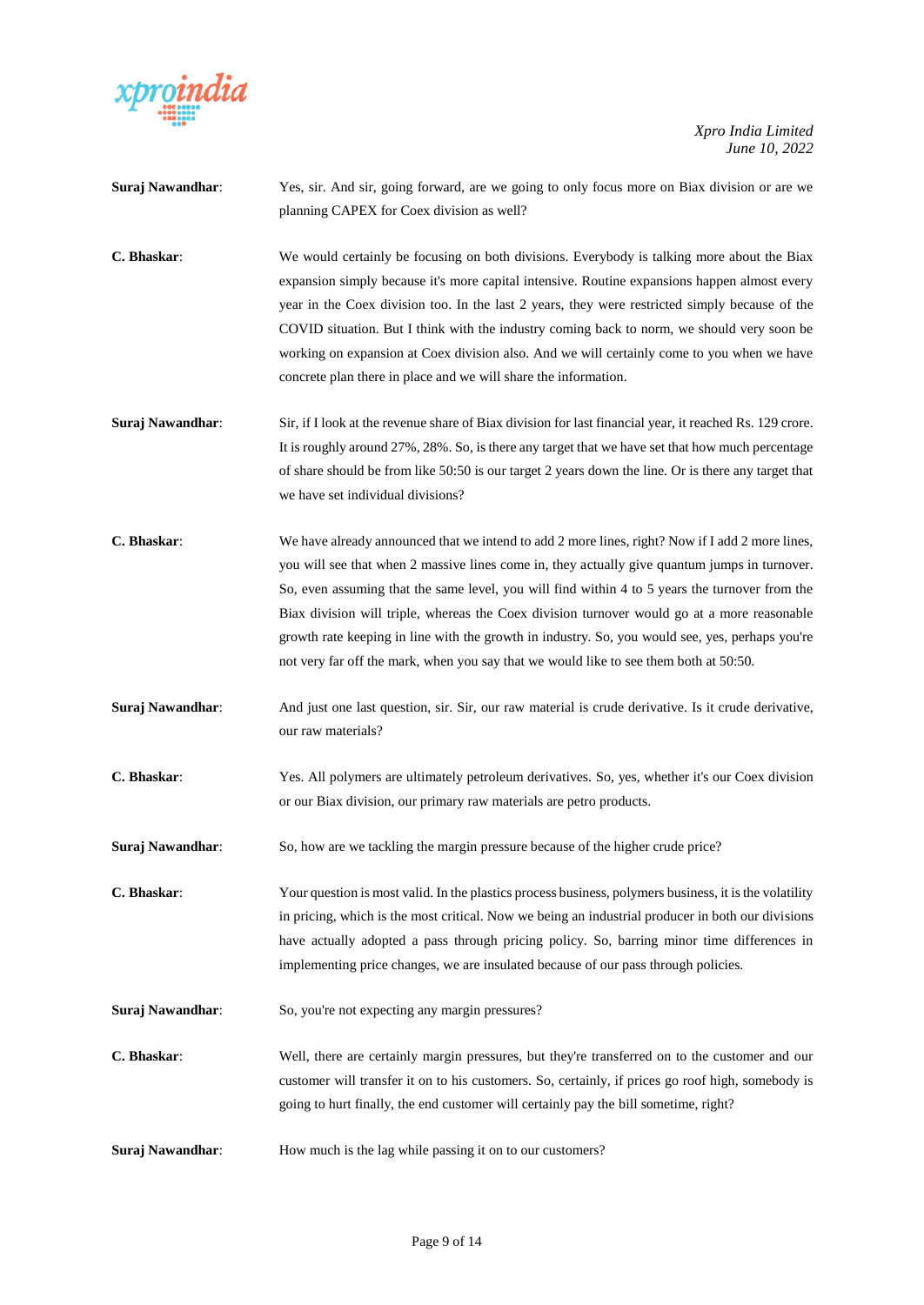

| C. Bhaskar:                | I missed that a bit. Can you repeat your question please?                                                                                                                                                                                                                                                                                                                                                                                                                                                                                                                                                                                                                                                                                                                                                                                                                                                                                                                                                                                                                                                                                                                                                                                                                                                                                                                                                                                                                                                                                                                                                                                                                                                                                                                  |
|----------------------------|----------------------------------------------------------------------------------------------------------------------------------------------------------------------------------------------------------------------------------------------------------------------------------------------------------------------------------------------------------------------------------------------------------------------------------------------------------------------------------------------------------------------------------------------------------------------------------------------------------------------------------------------------------------------------------------------------------------------------------------------------------------------------------------------------------------------------------------------------------------------------------------------------------------------------------------------------------------------------------------------------------------------------------------------------------------------------------------------------------------------------------------------------------------------------------------------------------------------------------------------------------------------------------------------------------------------------------------------------------------------------------------------------------------------------------------------------------------------------------------------------------------------------------------------------------------------------------------------------------------------------------------------------------------------------------------------------------------------------------------------------------------------------|
| Suraj Nawandhar:           | How much is the lag period? Like, do we pass it on quarterly, monthly?                                                                                                                                                                                                                                                                                                                                                                                                                                                                                                                                                                                                                                                                                                                                                                                                                                                                                                                                                                                                                                                                                                                                                                                                                                                                                                                                                                                                                                                                                                                                                                                                                                                                                                     |
| C. Bhaskar:                | No, if it's small increases, it happens in weeks. If it's a massive increase, it happens in days.                                                                                                                                                                                                                                                                                                                                                                                                                                                                                                                                                                                                                                                                                                                                                                                                                                                                                                                                                                                                                                                                                                                                                                                                                                                                                                                                                                                                                                                                                                                                                                                                                                                                          |
| Moderator:                 | The next question is from the line of Aashish from InvesQ Investment Advisors. Please go ahead.                                                                                                                                                                                                                                                                                                                                                                                                                                                                                                                                                                                                                                                                                                                                                                                                                                                                                                                                                                                                                                                                                                                                                                                                                                                                                                                                                                                                                                                                                                                                                                                                                                                                            |
| <b>Aashish Upganlawar:</b> | Sir, actually, I'm attending your call for the first time, so pardon my ignorance of your business.<br>But sir, if I look at the profitability, I mean, this year has been exceptional if I look at the past so<br>many years in terms of the net profits and EBITDA. So, in the initial remarks, you said actually<br>there is some difference between your business and typical BOPP film manufacturers. So, how<br>is that? Your business is not cyclical as such in terms of the profitability aspect of it.                                                                                                                                                                                                                                                                                                                                                                                                                                                                                                                                                                                                                                                                                                                                                                                                                                                                                                                                                                                                                                                                                                                                                                                                                                                           |
| C. Bhaskar:                | First point, it's certainly not your fault that you're listening, attending our call for the first time.<br>It's our fault because this is the first time we're doing an earning. So, anyway, welcome to the<br>call. And I hope we answer your questions. Now, the capacity of film business is not as cyclic a<br>business as the packaging films. So, we are not susceptible to that cyclicity. Your question I think<br>more was, what happened that profits are suddenly better than they were earlier.                                                                                                                                                                                                                                                                                                                                                                                                                                                                                                                                                                                                                                                                                                                                                                                                                                                                                                                                                                                                                                                                                                                                                                                                                                                               |
| <b>Aashish Upganlawar:</b> | Because since 2011, there is hardly any profit and suddenly I'm seeing '22, there is a drastic<br>improvement.                                                                                                                                                                                                                                                                                                                                                                                                                                                                                                                                                                                                                                                                                                                                                                                                                                                                                                                                                                                                                                                                                                                                                                                                                                                                                                                                                                                                                                                                                                                                                                                                                                                             |
| C. Bhaskar:                | If I may amplify, it's not sudden. You will see that over the last 3, 4 years, there has been a<br>gradual increase in profitability. It's steadily been going up. So, that is one point I would like to<br>emphasize. Now, what is this? This is the result of various steps. One, of course, is the correction<br>of the inverted duty structure, which I outlined when I was talking about our business. Of course,<br>that was a monologue and probably it missed the point. So, there was an earlier inverted duty<br>case which hurt us. And after that, it took us a couple of years to pull ourselves out of it, because<br>in those initial years you built up losses which needed to get taken care off. So, that is one and<br>that situation is now corrected. In this period, we have also improved our products. And I think<br>we are now definitely in the top league, I won't say only world class, I would say we are in the<br>top league of world class. So, we are also deriving the value addition from that account. We are<br>also into more value added end of this business. So, that is also giving us a better profitability.<br>And we believe this is sustainable, because we are still meeting less than 1/3 of the Indian market.<br>And India really today needs 4 plants like us without looking at all those exciting new areas<br>without even looking at natural growth. So, yes, there is a reason. There has also been a number<br>of strategic initiatives which we have taken over the last 2, 3 years, one of which includes even<br>getting rid of some of our non-productive assets, which actually you rightly stated. And I think<br>we have more or less completed that exercise also. Does that answer your question, sir? |
| Aashish Upganlawar:        | Yes. Just further to this, I mean so you're saying that the profitability that we've achieved more<br>or less, despite whatever happens on the raw material side, whether it goes up or down, this will                                                                                                                                                                                                                                                                                                                                                                                                                                                                                                                                                                                                                                                                                                                                                                                                                                                                                                                                                                                                                                                                                                                                                                                                                                                                                                                                                                                                                                                                                                                                                                    |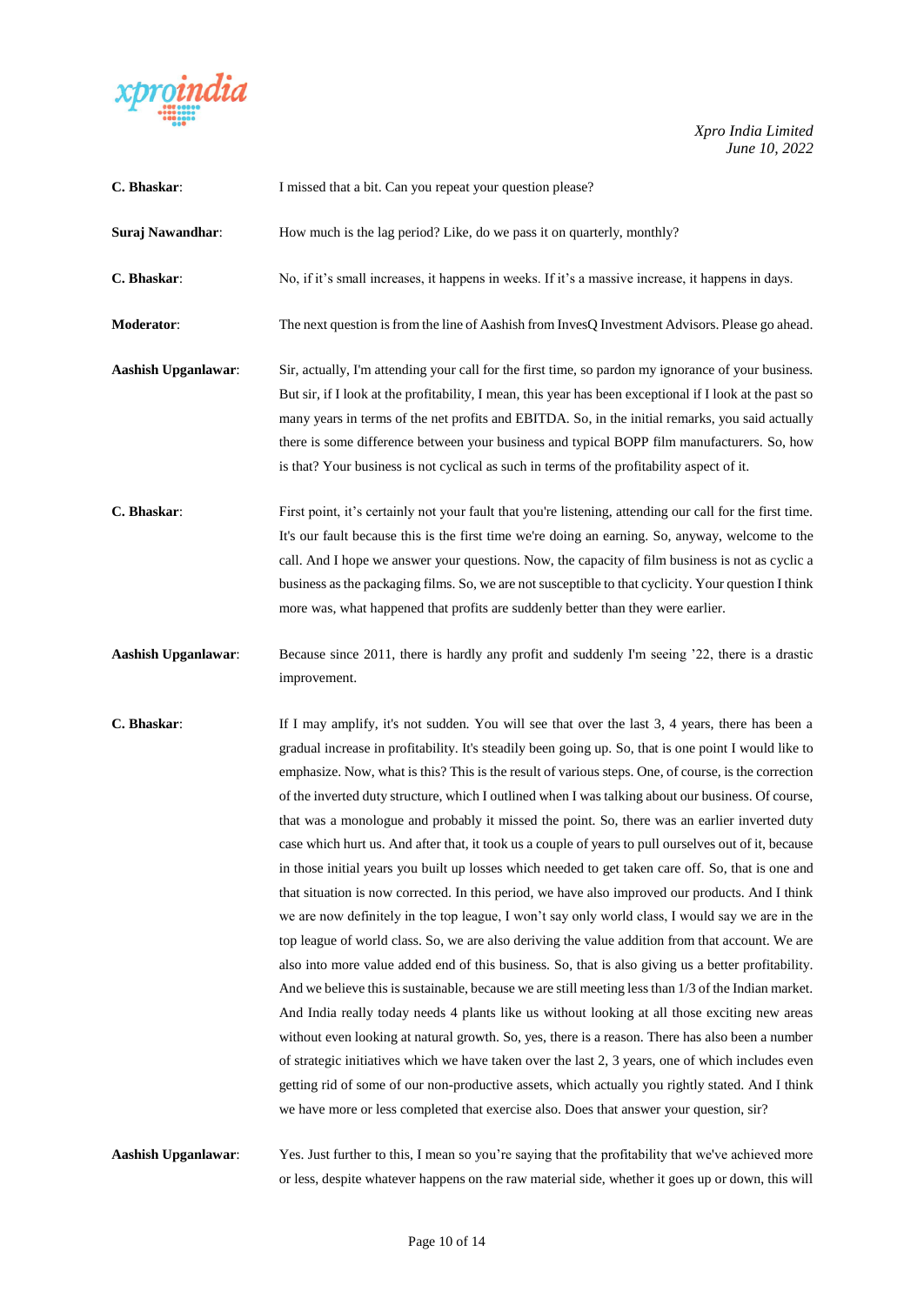

be in a range basically, maybe the EBITDA margins of say 14 odd percent that you're making and ROCE target that you said you're having would be upwards of 20% ROCE in this business typically?

**C. Bhaskar**: Definitely, we are working to an ROCE target, improvement in ROCE has been a major target for our company. Over the last few years, we have had consistent improvement in operational performance and the strategic initiatives, which I told you towards legacy operations have resulted in ROCE improving to well over 22, and this is not in any one business, in both businesses, the ROCEs are well over 20%, which was our target at one point of time and naturally these targets are dynamic.

**Moderator**: The next question is from the line of Prakshal Jain from Lucky Investment Managers. Please go ahead.

**Prakshal Jain**: So, my question is if I look at your realizations per kg for the Biax division, it comes out to be about Rs. 340 per kg and for the Coex division, it is about Rs. 140 per kg. So, what kind of realizations are we having currently and how do you expect them to be in the future?

**C. Bhaskar**: Realizations, A, are something that I will not like to go into in specific details simply from a competitive issue, because you can imagine if I take the Coex division, we do supply to almost everybody in the refrigerator industry, and prices are obviously competitive and prices are something that our competitors would love to hear. One second, let me also just address the biax division. In the case of biax division also, these price increases that you have seen are that people are seeing over the last few couple of years is fundamentally because of two things. One is a bit of it is due to the polymer price increase, which gets reflected. And B, towards our sharpening and moving towards higher value-added mix then earlier. Now, therefore, the average price that you see depends on multiple things. It depends on the product itself. What is the product? It's very **(Inaudible) 44:07** division, but then there are different types of sheets. So, it depends on the materials that the sheet is made of. It depends on the customer mix. It depends on the thickness or the certification mix. So, I think that there are variances to it. But yes, remember 2 things, we follow a pass through pricing policy by and large, one. And two, we have as a strategy been working on higher value-add products. And that is a strategy which we plan to certainly continue to work to. Sir, actually does that answer your question?

**Moderator**: The next question is from the line of Vishal Prasad from VP Capital. Please go ahead.

**Vishal Prasad:** I have a couple of questions. If I look at the dielectric division, we don't have much revenue from exports. So, could you talk about the export opportunity that we see probably few years down the line?

**C. Bhaskar:** Sorry, you were saying something and I lost your voice, sir.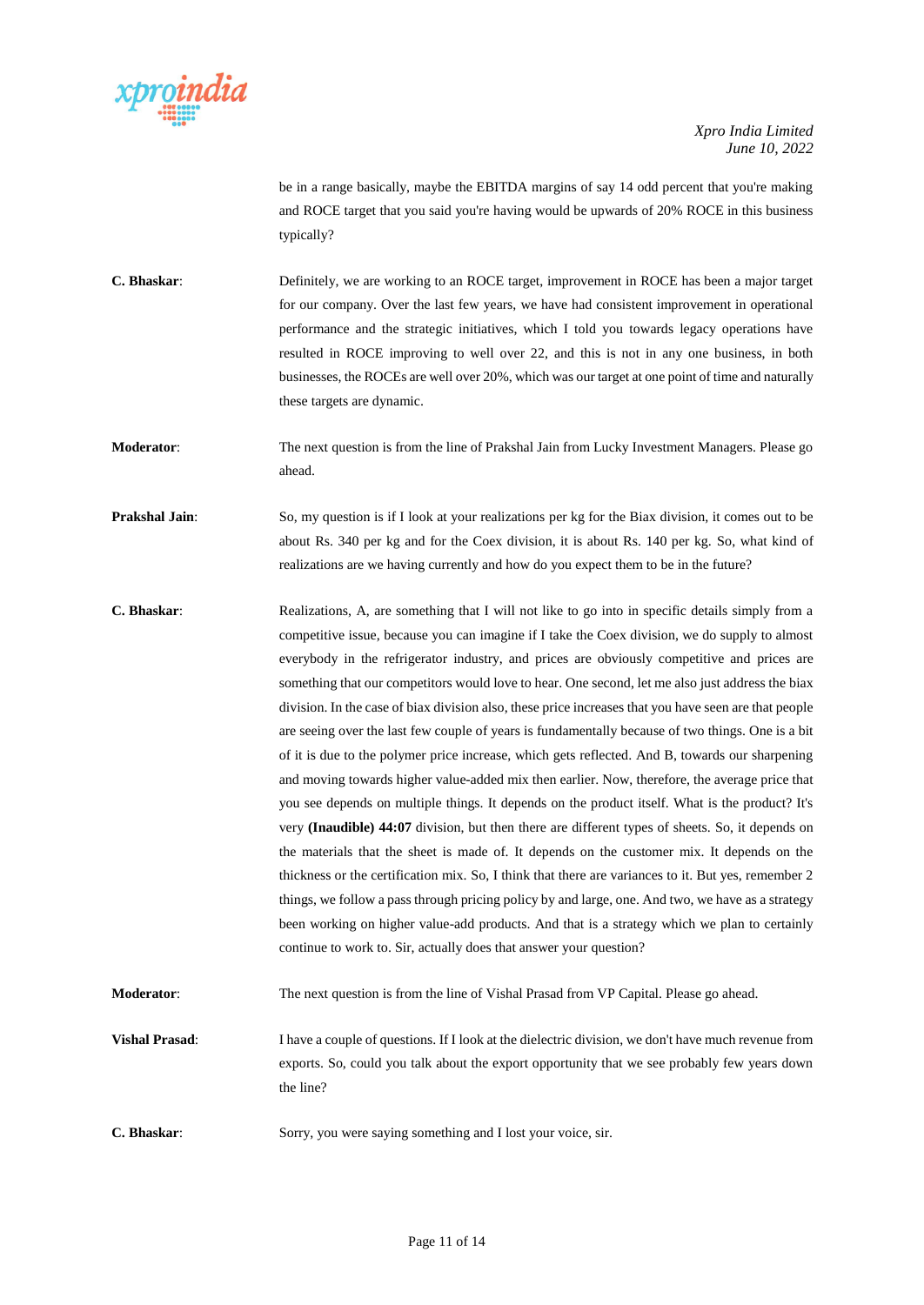

- **Vishal Prasad**: So, what I was saying is, if I look at dielectric division, there is nothing much we get in terms of revenue from exports. But you have talked about, there is a lot of opportunity that we see in export. So, if you could just talk about the opportunity that we see in exports. And few years down the line, what percentage of our dielectric revenue we can expect from exports?
- **C. Bhaskar**: Let me put it to you this way. Point number one is our product is certainly of world class and has been approved by a number of global customers as part of our strategic planning, point one. Point number two is we are already exporting a little bit, we have chosen to export to a customer in the US and a customer in Germany, fundamentally picking customers where there is a higher technical requirement. And actually, through that, we are also learning and we've learned together with our customers over the last couple of years. We are already exporting between 7% to 8% of our output from the Biax division, the dielectric films division. We would love to do more. And more importantly, there is great demand to do more. However, the country is a massive importer of these films. So, on one end, we are making a statement that the country today is importing almost 66% of its requirements, there is a lot of pressure for us to actually supply more to the domestic market rather than export. Notwithstanding that, we have chosen to export because we are sharpening our skills and honing our abilities by such exports and which pays off for itself. As we had said, we are working on capacity addition, and certainly with fresh capacity coming in, we would be exporting more and more. As I said, we already have customers who are very interested. And yes, we are also working on arrangements of longer terms with some of those customers. Sir, does that answer your question, Mr. Vishal?
- **Vishal Prasad:** Yes, sure. So, you've mentioned that probably 67% of our country's demand is imports.
- **C. Bhaskar**: Last year, it was a little bit more than 67% or so.
- **Vishal Prasad:** So, let's say, we have the capacity ready today, just assuming that. So, I am assuming that out of 67%, not everything would be high grade. So, if we have the capacity, how much out of this 67% we would be able to capture instantly?
- **C. Bhaskar**: Let's say, God came down and told me here is a plant running for you tomorrow morning, I think we should be able to sell every kilo that plant could produce tomorrow morning. This is a statement and based on the market position as it presents today. So, between the Indian markets and export markets, offtake is not a serious concern today.
- **Moderator:** The next question is from the line of Srinath, individual investor. Please go ahead.
- **Srinath Krishnan:** Sir, I have 2 questions. One is on your dielectric division expansion. Maybe in terms of, I guess you mentioned that it takes 2 to 4 years. Just to understand when does the first line come up next year? Would it be towards the second or third quarter next year? And considering the cash flows that that you enjoy, do you think there is scope for inorganic expansion as well? That's the first question. And the second question is on opportunities in the emerging areas. Does dielectric division get benefit with emerging sectors like electric vehicles?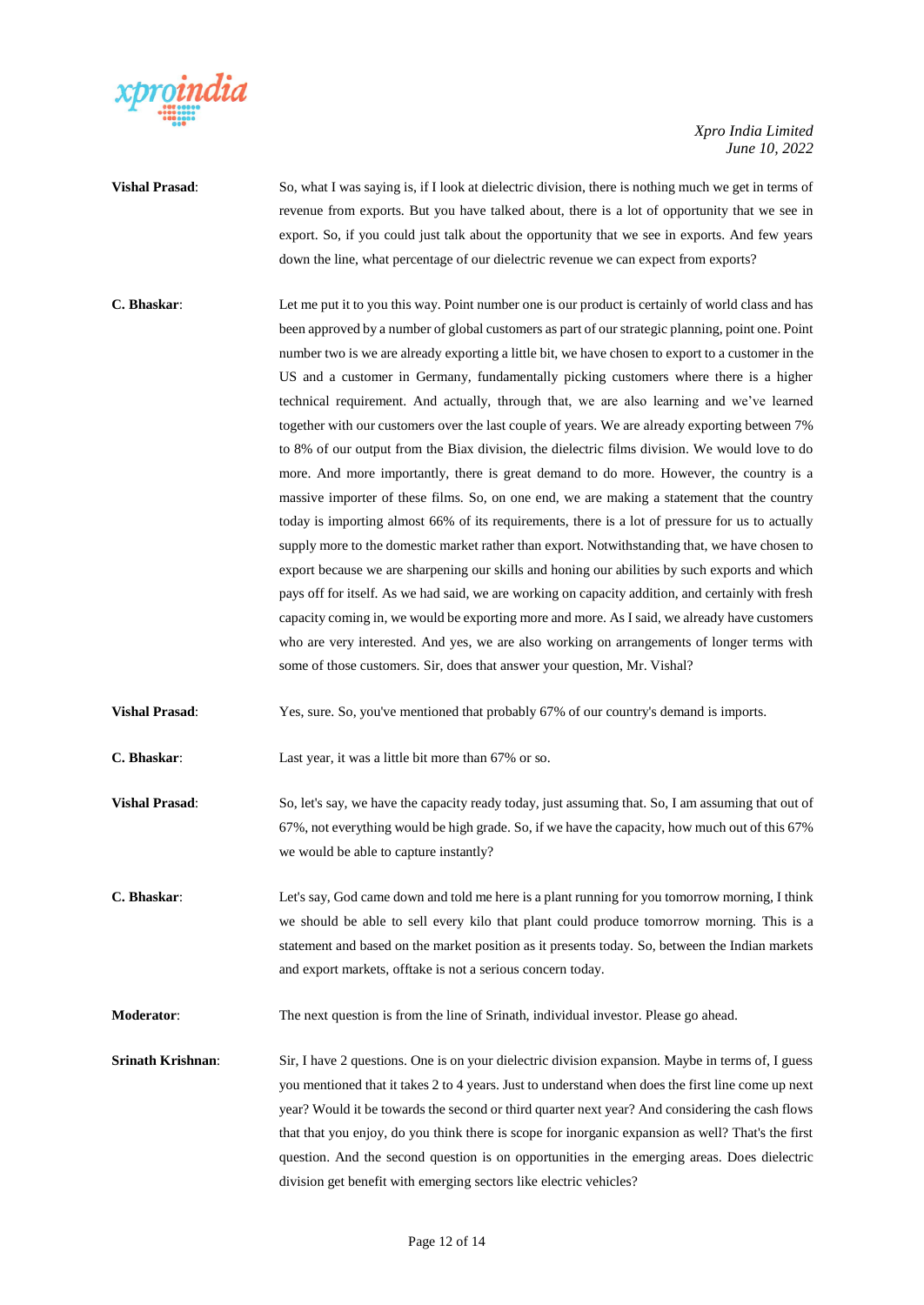

**C. Bhaskar**: Srinath, I didn't get your second part of the question. What was that about? I didn't understand that.

**Srinath Krishnan**: Does dielectric division get benefited with more electrification in the automotive industry, newer features coming through. You would be getting directly benefitted because of that.

**C. Bhaskar**: So, let me first take up your question regarding the dielectric film capacity expansion. As we have already said that we're working on 2 lines, one of which will come in a year at Barjora rather than the other. You will appreciate that under global competitive circumstances, I'm not trying to put a date as to when we will start. Whenever we have sharper dates and we are ready to announce it, we will happily come forward and put it. But we are working to plans and I don't think we are behind on any of our plans as yet. That I guess competitive status allows me to state just that far. But that said, we are certainly open and in fact actively looking at inorganic growth. Now, unfortunately, the global situation today, whether we take the eastern part of the world or the western part of the world, the situation is not actually too conducive for us to pursue inorganic acquisition. You will appreciate that there is no material inorganic acquisition in the country itself that could help our position today, I mean, considering that we are the only producers of this product, material producers today, right? So, we are certainly active. I won't just say we are alive, I'll say we are active to inorganic growth. Appropriate time, let's see if something does come about, I think all of you, the investment community will be the first to hear.

## **Srinath Krishnan:** On electrification?

**C. Bhaskar**: Coming to the second part of your question, I think they are unrelated but nonetheless, yes, without doubt, the growth in the EV segment, the growth in other non-conventional energy pattern, the growth in infrastructure and power distribution, all indirectly flow down to us, because capacitors are needed for any of those growth areas. And the capacitor dye cannot make a capacitor without the capacitor film. I think I've mentioned earlier in passing that over 50% of the cost structure of a capacitor was the capacitor fill. So, you can see how critical we are to that. I would also like to emphasize that in a capacitor, we are not just there, we are not packing or something, we are the capacitor, I mean, we form a core part of the dielectric medium. So, there is no capacitor without a dielectric medium like ourselves. So, yes, directly whatsoever growth happens in the EV segment, in other kinds of storage applications, and as I said, non conventional solar growing up, all these segments will require massive distribution, massive transmission, massive storage, and all of which are going to ultimately boil down to more capacity requirements, and therefore more dielectric since. And also similarly, things like power factor capacitors and the like.

**Moderator:** The next question is from the line of Vaibhav Jain iThought PMS. Please go ahead.

**Vaibhav Jain**: Just pardon my ignorance. I just have 1 question. Since in the BOPP segment, we are the only producers in the country. So, why has no one else been able to replicate? Do we have some advantage in this segment? That's my question.